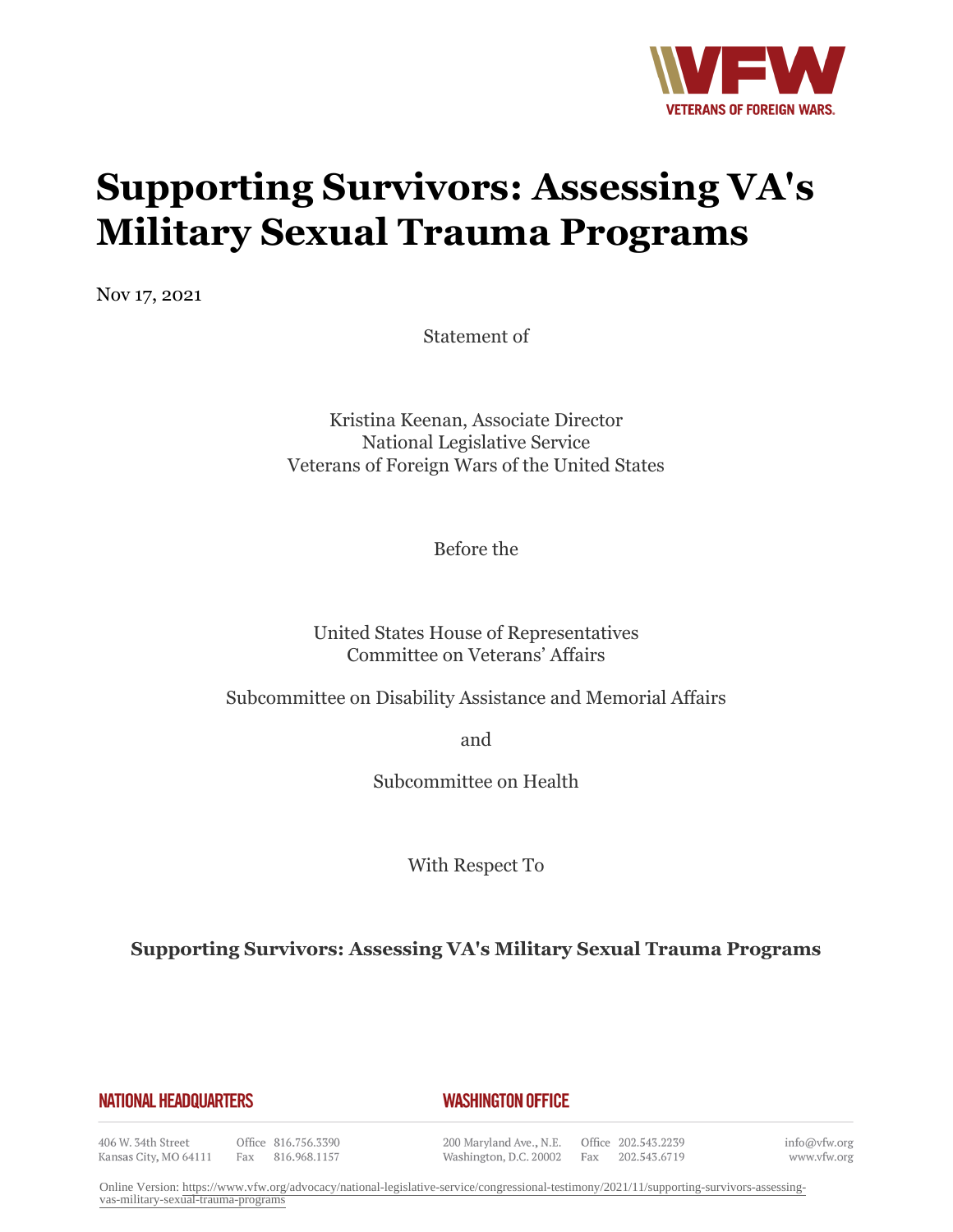Washington, D.C. November 17, 2021

Chair Luria, Chairwoman Brownley, Ranking Members Nehls and Bergman, and members of the subcommittees, on behalf of the men and women of the Veterans of Foreign Wars of the United States (VFW) and its Auxiliary, thank you for the opportunity to provide our views on this important subject.

## **Scale of the Problem**

According to the *Department of Defense Annual Report on Sexual Assault in the Military* for fiscal year (FY) 2020, released May 13, 2021[1], the number of reported sexual assaults that occurred during military service increased from 6,236 in FY 2019 to 6,290 in FY 2020. This represents about 6.2 percent of active duty women and .7 percent of men who experienced a sexual assault last year, for a total of 20,500 service members.

The rate of sexual assault in the military directly affects the lives of service members once they transition out of the military. According to Dr. Maureen Sayres Van Niel, president of the American Psychiatric Association Women's Caucus, "There is a clear correlation between the experience of sexual harassment or sexual assault for a women and adverse effects on her life, be they physical or mental health consequences."[2] These health problems can include anxiety, depression, high blood pressure, and poor sleep. According to the RAND Corporation's 2018 report titled *Needs of Male Sexual Assault Victims in the U.S. Armed Forces*, male sexual assault victims experience depression, anxiety, nightmares, or problems with anger control. Both men and women have a higher rate of post-traumatic stress disorder (PTSD) and other anxiety and depressive disorders than their peers who did not experience a sexual assault.[3]

It is, therefore, imperative that the Department of Veterans Affairs (VA) provide support for survivors of military sexual trauma (MST) and deliver benefits and services with dignity and respect at the forefront. According to VA's fact sheet on MST, data collected from VA's national screening program reveals that about one in three women and one in fifty men respond "yes" that they experienced MST, when asked by their VA provider.[4] VA data also shows that over the last ten years, MST-related outpatient mental health care increased by more than 158 percent for women veterans and 110 percent for men.[5]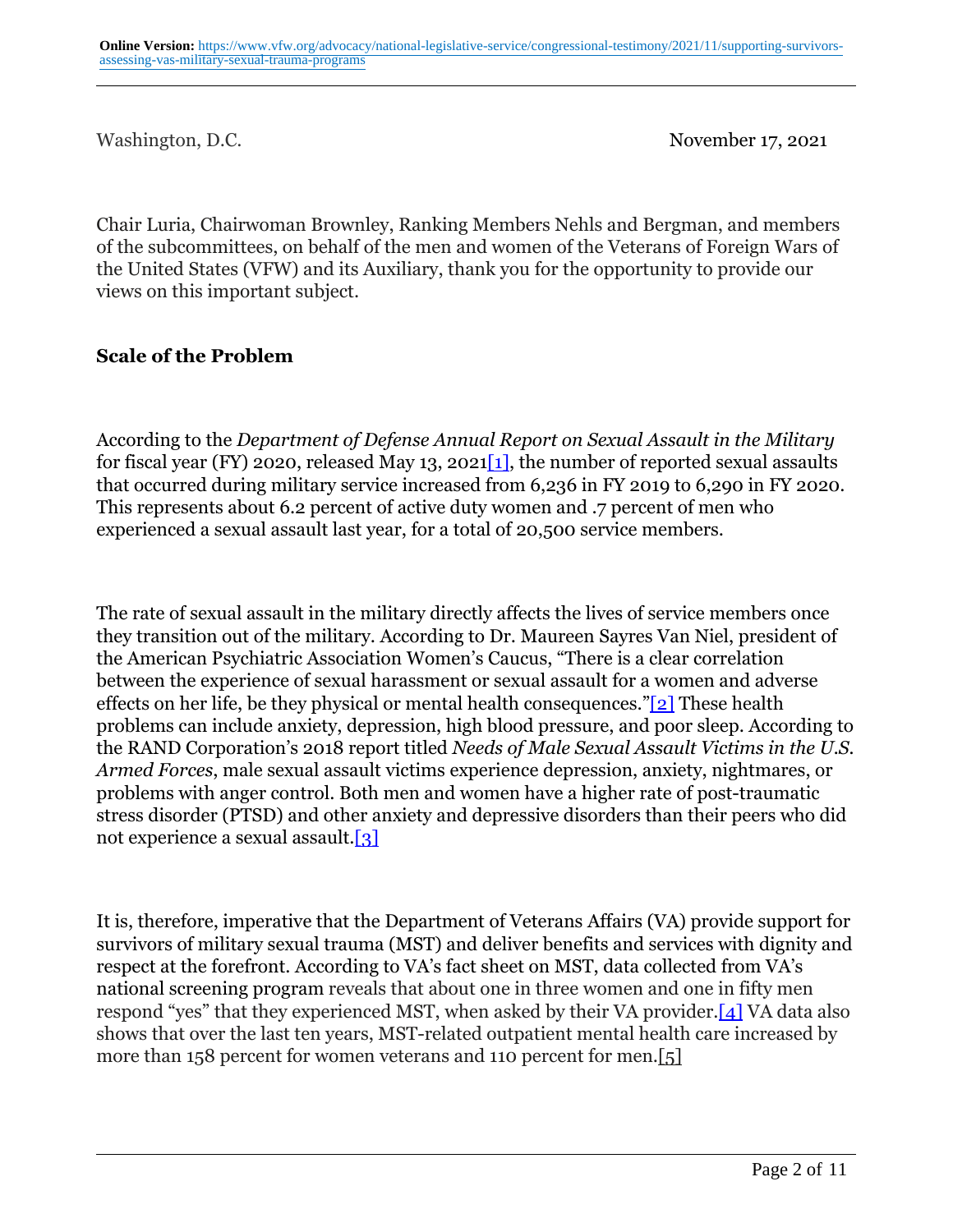# **Recent OIG Reports**

The accurate processing of VA claims related to MST is critical to veterans receiving their associated disability benefits. An August 2018 report by the VA Office of Inspector General (OIG) detailed how VA erroneously adjudicated 49 percent of the PTSD claims for MST between April 1 and September 30, 2017.[6] The report indicated six specific recommendations for VA to review and correct denied claims and implement a series of changes needed to improve claims processing for MST.

The most recent OIG report from August 5, 2021, found that VA had not effectively implemented the OIG's recommendations, did not ensure adequate governance over MST claims processing, and that 57 percent of the previously denied claims reviewed by VA had still not been processed correctly.[7] The VFW is concerned that VA's lack of improvement to accurately process MST claims has unfairly denied veterans their benefits, forcing those willing to continue the process to go through unnecessary and emotionally distressing appeals.

In addition to reviewing previously denied MST claims, the OIG recommended that since MST claims are complex, they should be processed only by designated and specially trained personnel. The Veterans Benefits Administration (VBA) subsequently updated its training courses for MST claims processors and, as of November 2018, made it a requirement that MST claims be processed only by personnel who had taken the training. OIG found that the requirement was not followed in practice and that 80 percent of the MST claims denied from October through December 2019 were not reviewed by the specified MST claims personnel.

The VFW agrees with all of the OIG's recommendations in these two reports and urges VA to properly implement them to avoid a worsening situation and retraumatization for veteran survivors of MST.

#### **Feedback from VFW Claims Representatives**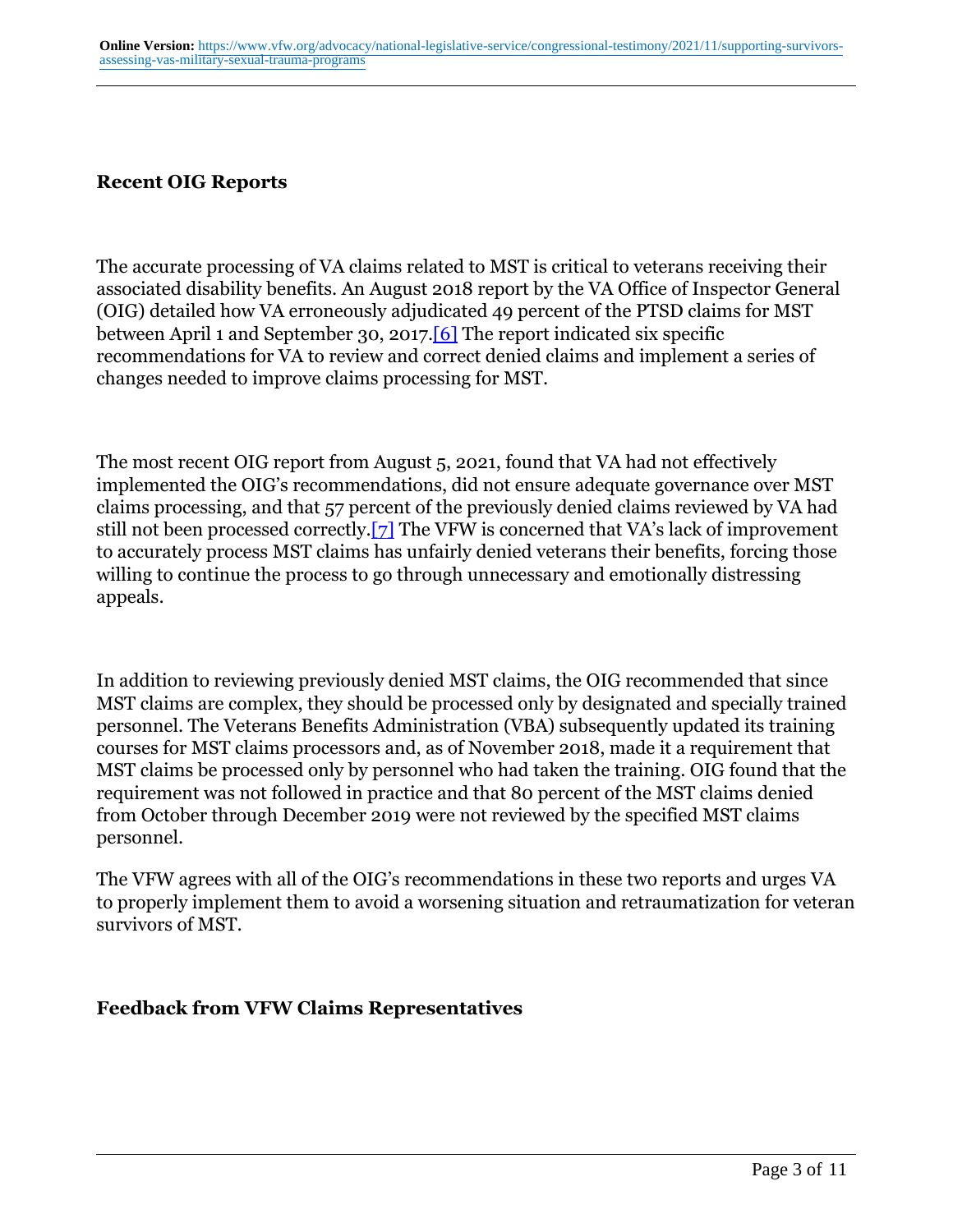The VFW has over 1,900 VA-accredited claims representatives throughout the United States and abroad helping veterans apply for their disability benefits. Our representatives provide services at the county and state level, as well as at twenty-four pre-discharge offices on or near major military installations across the country. Feedback from VFW representatives on MST claims and the overall veteran experience indicates there are difficulties that veterans face throughout the process.

## **Hesitancy to File MST Claims**

VFW representatives at pre-discharge offices on military bases report that transitioning service members often hesitate to include incidents of MST when filing their claims. Reasons for hesitancy include not wanting to collect the necessary evidence or lay statements, or to attend a mental health exam while still in service, as well as fear of not being believed, chain of command notification, retribution from fellow service members, and poor reflection on their service.

For service members, mental health exam records which are part of the claims process become accessible within their military medical records and are, therefore, accessible by their military medical providers and potentially their commanders. This adds to the reluctance to file MST claims. It may also be the case that a veteran waits years after they leave the military before deciding to file for conditions related to MST, adding more complications to gathering evidence so long after the incidents.

#### **Evidence**

Despite the fact that sexual assault reporting in the military continues to rise, the Department of Defense estimates that two of every three sexual assaults that occur in military service go unreported.[8] Lack of documentation leads to challenges in gathering evidence to support a veteran's MST claim. VFW claims representatives report the negative emotional impact that collecting evidence to substantiate incidents of MST has on veterans. A veteran's account of an MST incident alone is typically insufficient for a VA claim, leaving veterans feeling that their stories are not believed. Additional evidence such as lay statements can be helpful, though if a veteran waited years after the trauma occurred, it can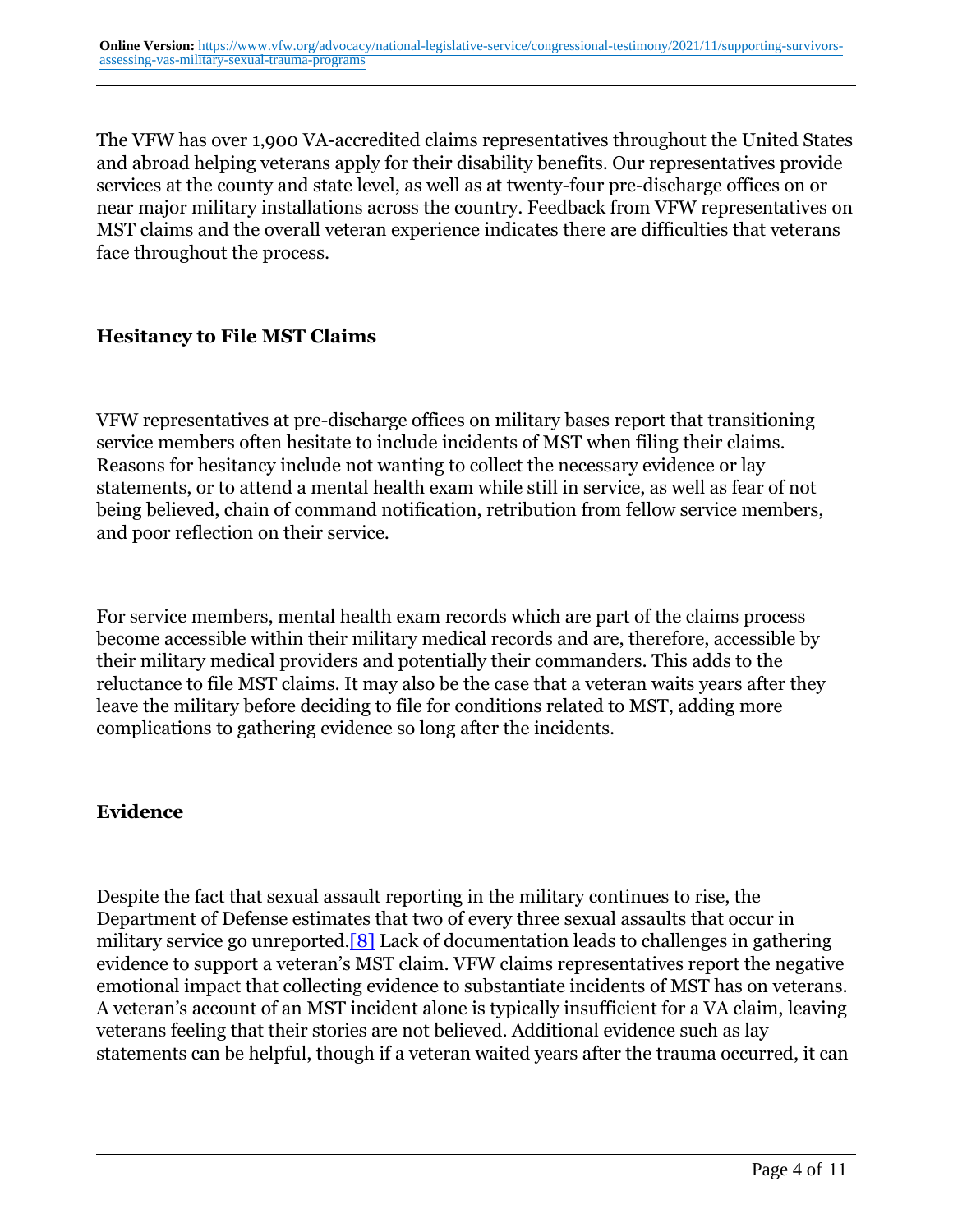be difficult to find and contact individuals from their time in service to obtain those statements.

VA has recognized that not all sexual trauma incidents are reported. To address this reality, VA has provided a list of "markers"––signs, events, and circumstances––that can indicate the MST occurred. Markers can include records from law enforcement, rape crisis centers, mental health counseling centers, hospitals, or physicians. It could include pregnancy tests or tests for sexually transmitted diseases, statements from family members, roommates, clergy, fellow service members, or counselors. Markers also include requests for transfer to another military duty assignment, decrease in work performance, substance abuse, or episodes of the following without clear cause: depression, panic attacks, anxiety, relationship issues, divorce, or sexual dysfunction.[9]

One VFW claim representative in Idaho indicated that frequently markers do not occur in service and even when the claimant includes a stressor statement, VA will still require more information to substantiate the trauma occurred. A representative in Georgia reported that markers tend to be considered when there is evidence of disciplinary issues during service, or drug or alcohol use. If those issues lead to an other than honorable discharge, VA can then make the determination to deny the claim based on the period of service being dishonorable for VA purposes. The VFW would like VA to recognize the significance of all possible markers as evidence of MST events.

#### **Exams and the Veteran Experience**

Compensation and pension (C&P) exams are part of the claims process when additional information is needed to decide a claim. These exams help VA to understand the severity of a veteran's disability in order to determine a rating for benefits. For MST claims involving PTSD, anxiety, or depression, a mental health exam is typically required.

Veterans represented by the VFW have provided mixed feedback about their mental health exams. Some veterans who had virtual (video teleconference) exams conducted by contract examiners reported positive experiences. One veteran stated, "The woman was so compassionate and understanding that I just cried from relief at being listened to."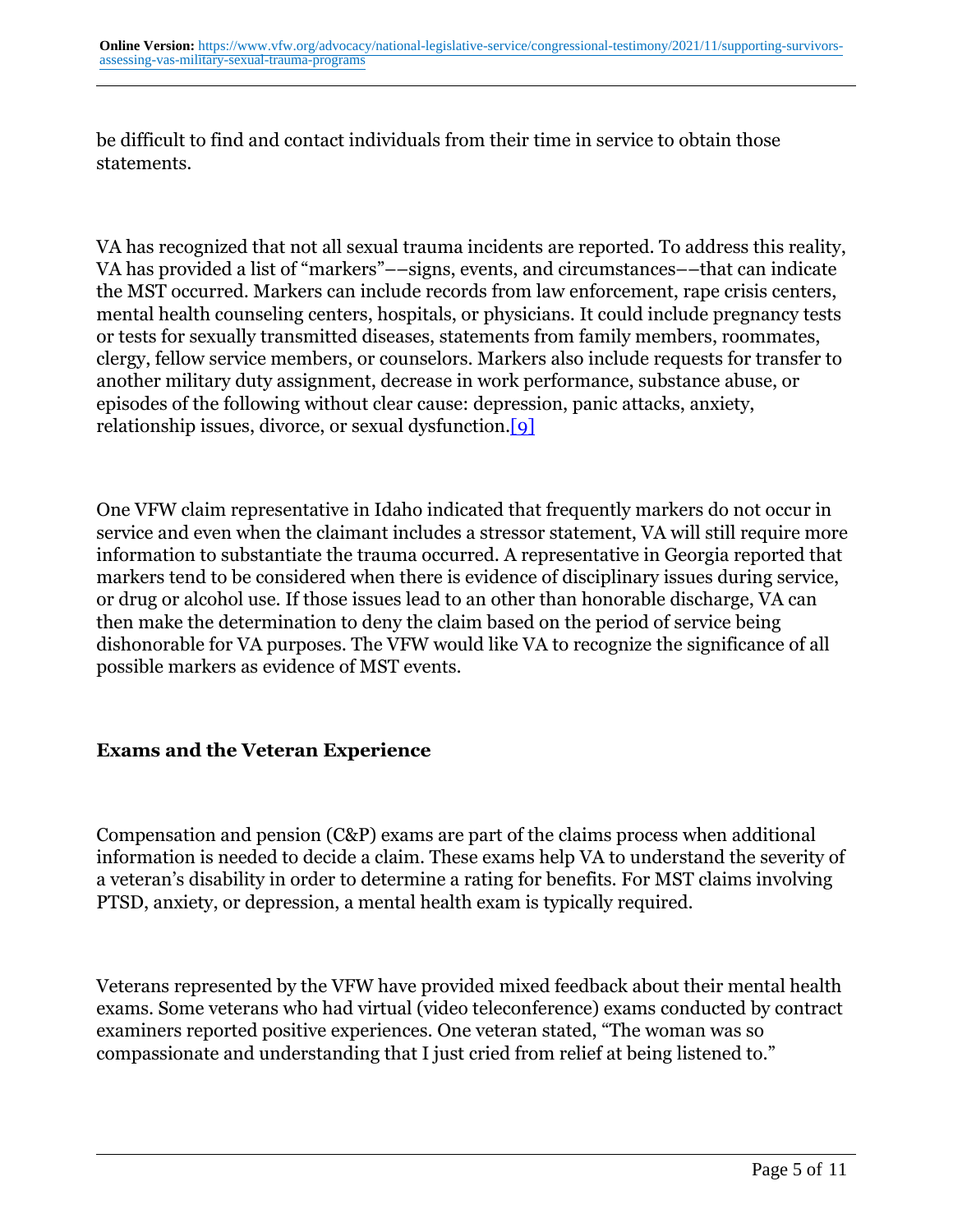However, the VFW has heard recurring issues regarding mental health exams. It has frequently been reported that veterans perceive exams conducted by the Veterans Health Administration (VHA) as inadequate and that they more often result in claim denials. While there is some positive feedback on contract exams, complaints include that the exams are very brief (sometimes only fifteen minutes), veterans feel they were not being heard or believed as a victim of MST by the examiners, and that the examiners do not understand military culture.

As reported by a VFW claim representative, a question such as "Why didn't you sleep in the girl tent?" is a telling sign of a lack of cultural awareness and an accusatory manner of questioning by the examiner. Several veterans also reported that the contract examiner stated that their mental health conditions were due to childhood trauma and not a result of the MST experienced while in service.

VFW representatives also observed that examiners may not consider that lay statements indicating markers or behavioral changes in the veteran following an incident of MST are sufficient to substantiate a veteran's claim. In one example from Georgia, a claimant's mental health exam statement read, "Veteran seemed to excel in service, therefore I find no markers to substantiate the claim." The VFW representative explained that a service member may work harder and excel at everything trying to prove that the assault would not hold them back, while at the same time emotionally disconnecting in other areas of life. The representative also added, "That being said, very often after leaving the service we see a pattern of [the veteran] not being able to hold a job, increase in depression and their quality of life diminishes."

In another reported MST case, the service member had requested and was granted an early discharge following the MST event in service. This was included in the claim as a marker indicating evidence of a behavioral change. The C&P examiner stated that, "There is no history of Article 15, Court Martial or any other disruptive behavior during the military service." Additionally, the veteran's spouse wrote a lay statement further explaining behavioral changes following the veteran's discharge including that he was sad, crying often, had frequent flashbacks and nightmares, had a lack of trust in others, became aggressive when talking about his time in service, and also became aggressive with the spouse causing her to fear him. The examiner concluded that, "The veteran does not fulfill the symptoms criteria for persistent re-experiencing the traumatic event…. Neither did the military service or the trauma exposure cause impairment in marital relation." The veteran is currently pursuing an appeal.

These issues have added to the emotional stress of claimants and create an overall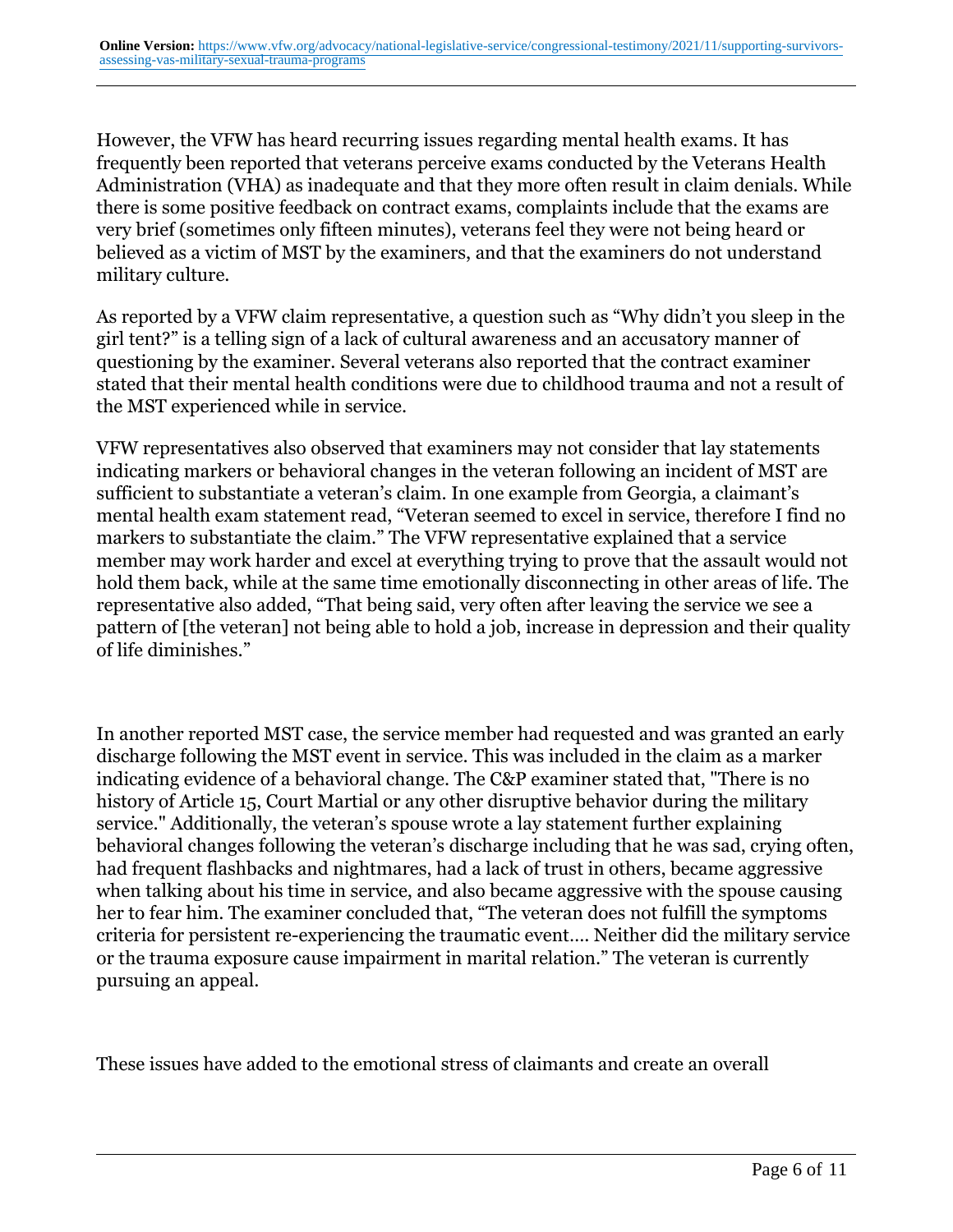adversarial environment within the claims process. To improve the quality of mental health C&P exams, the VFW recommends that VA mandate that all examiners have training to improve cultural competencies and use of trauma-informed language, that veterans have the option of selecting the gender of the examiner, and are provided an opportunity to report on their experiences during the exams for quality assurance purposes.

# **VA MST Coordinators**

Per VHA directive, all VA medical facilities must have an MST coordinator "who is typically given at least .2 FTE of time specifically dedicated to the administrative responsibilities of the role". Additionally, "…the MST Coordinator should be a licensed, credentialed clinician or otherwise have extensive knowledge of issues arising in the clinical care of MST survivors."[10] The purpose of an MST Coordinator is to be a resource for veterans and VHA staff on accessing MST-related services, as well as the VBA claims process for conditions resulting from MST.

In August 2020, the VA OIG conducted a national survey to evaluate the workload of MST coordinators.[11] The surveys were completed by 136 MST coordinators with 39 percent reporting they did not have sufficient resources to fulfill their responsibilities. Interviews were also conducted with 18 MST coordinators and the combined feedback indicated that coordinators did not have enough protected administrative time, had demands from their other roles, had limited funding, and had a lack of support staff and outreach materials.

According to VFW representatives, very few claimants say they have been contacted by an MST coordinator after filing their disability claims. In the few cases when it has been mentioned, veterans find the MST coordinators helpful in preparing for their mental health exams and understanding the next steps in the disability claims process.

The VFW believes MST coordinators have an essential role in guiding and supporting veterans as they maneuver through the often emotionally distressing process of filing a claim for MST conditions. Survey comments and interview responses collected by the VA OIG showed that the majority of coordinators "reflected a sincere commitment to the role, thoughtful consideration about the challenges to fulfilling the role successfully and completely, and enthusiasm about service in this capacity."[12] We urge VA and Congress to ensure that MST coordinators receive the time and resources needed to effectively conduct their duties.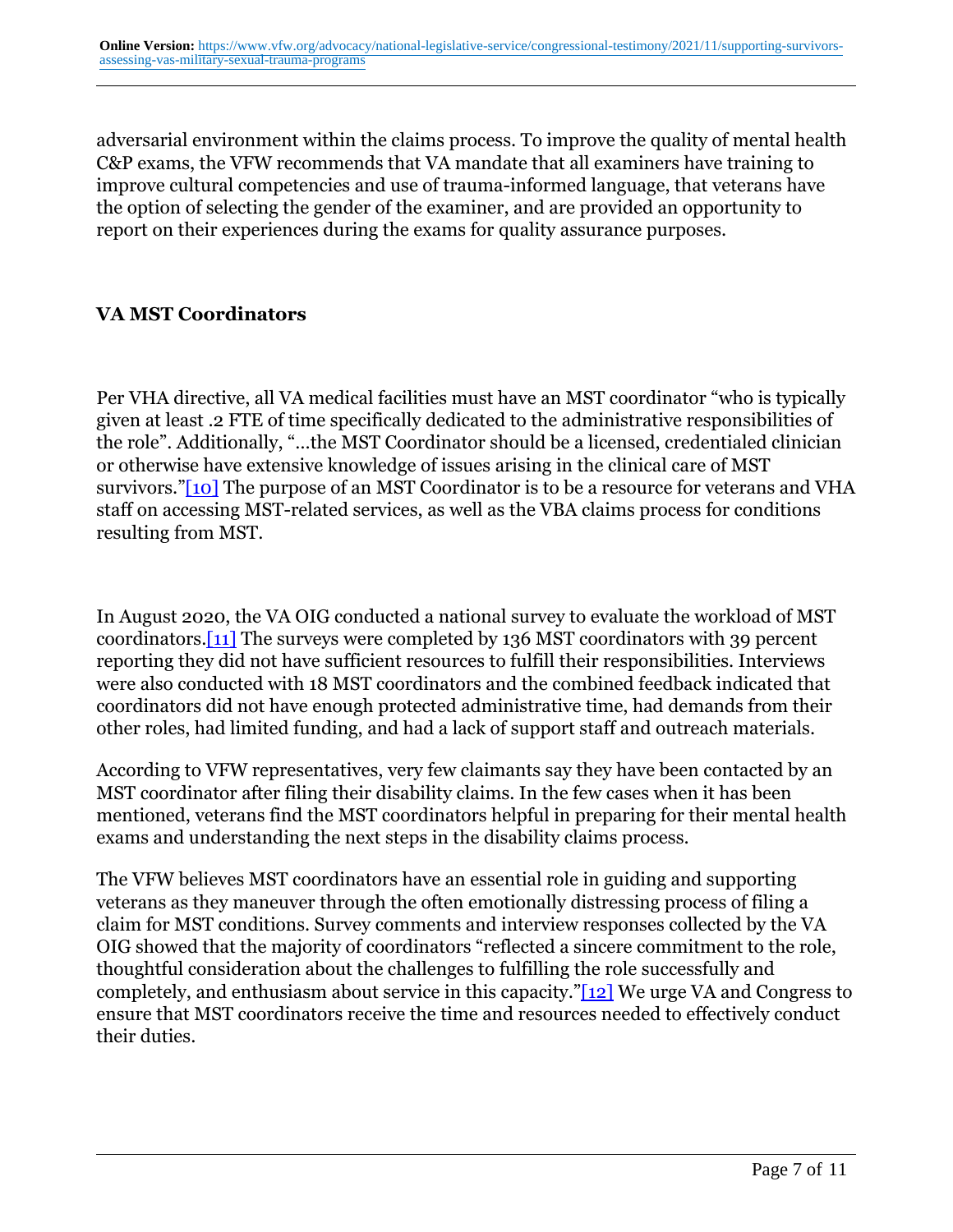# **VHA and MST**

The Veterans Health Administration offers free mental health services for veterans who are victims of military sexual trauma, regardless if they have ever filed a disability claim for conditions resulting from MST. A veteran is eligible for MST-related care as long as their character of discharge was under conditions other than dishonorable, even if ineligible for other VHA health care. Mental health services are also available at community-based and mobile Vet Centers for eligible veterans and their families.<sup>[13]</sup>

Many veterans are not aware that these services are available to them. The VFW recommends improving communication and coordination between VBA and VHA. Wherever a veteran makes contact with VA, whether if first through filing a claim or by attempting to receive VHA care, there should be pamphlets, signage, contact sheets, and other materials to provide veterans the resources they need to fully engage with VA to have their needs met. For example, if through a medical screening a veteran acknowledges they have experienced MST, the provider will often refer the veteran to a psychologist for further evaluation. The provider may also mention that the veteran can initiate a disability claim for any MST-related conditions. Providers should have materials and information on hand so that veterans can be informed of what steps to take to begin that process. These materials should also be available at medical center waiting rooms.

One positive outcome from the Covid-19 pandemic is the greater availability of telehealth for mental health appointments. MST survivors tell us that the telehealth option brings the added comfort of conducting appointments from the privacy of their homes. It also eases the fear of sexual harassment as veterans navigate their way through a VA medical center. Telehealth can eliminate extensive travel and wait times, which can remove geographic barriers or lessen the need to arrange for child care.

Another recent and positive VHA initiative is the online Bystander Intervention Training[14] for veterans which was included in the *Johnny Isakson and David P. Roe, M.D. Veterans Health Care and Benefits Improvement Act of 2020.*[15] The training provides tools and techniques on how to respond if a veteran witnesses harassment or sexual assault at a VA medical facility. The VFW recommends promoting this training more widely through all communication channels, but also suggests that posters and flyers be displayed throughout VA facilities so it is clear to veterans where to report inappropriate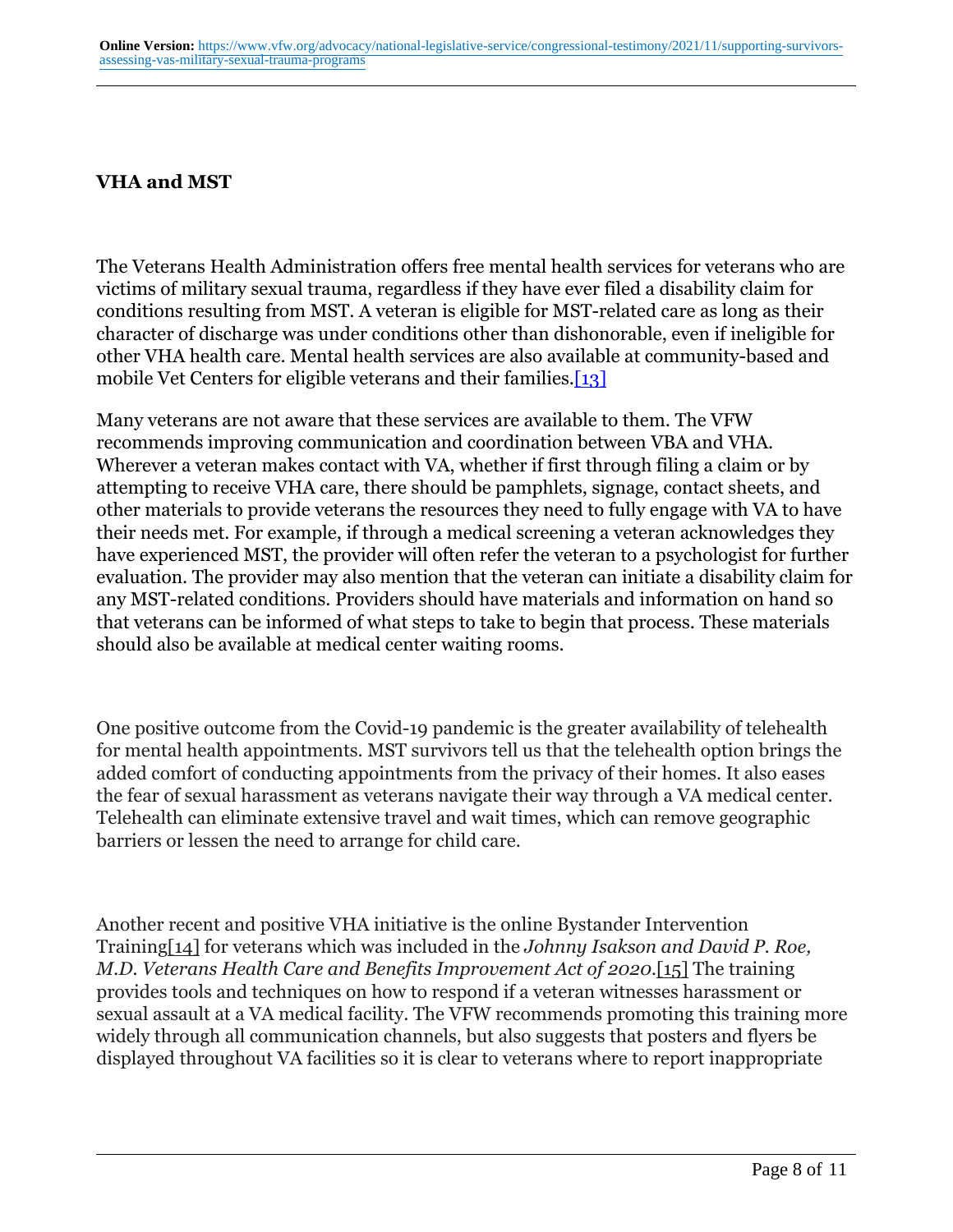behavior.

A common complaint veterans have with their VA mental health care is that providers all too often leave or move and the veteran is assigned a new provider, sometimes multiple times. For MST survivors, it can be particularly distressing, tiring, and frustrating to recount their trauma over and over again, to the point that they may not want to continue their care.

Apart from VHA health care, a provision within the *MISSION Act of 2018* requires community care providers to take online training on safe opioid prescription management.[16] Additional but not mandatory courses include training on MST, PTSD, and military culture. The VFW recommends mandating this important training and not leaving it optional for community care providers.

Lastly, the VFW supports expanding the definition of military sexual trauma in order to incorporate harassment which may come from technology, online communications, text messaging, and social media. We recommend that VA takes steps to accept claim evidence of MST resulting from these forms of communications.

Chair Luria, Chairwoman Brownley, Ranking Members Nehls and Bergman, this concludes my statement. I am prepared to answer any questions you or the subcommittee members may have.

# **Information Required by Rule XI2(g)(4) of the House of Representatives**

Pursuant to Rule XI2(g)(4) of the House of Representatives, the VFW has not received any federal grants in Fiscal Year 2021, nor has it received any federal grants in the two previous Fiscal Years.

The VFW has not received payments or contracts from any foreign governments in the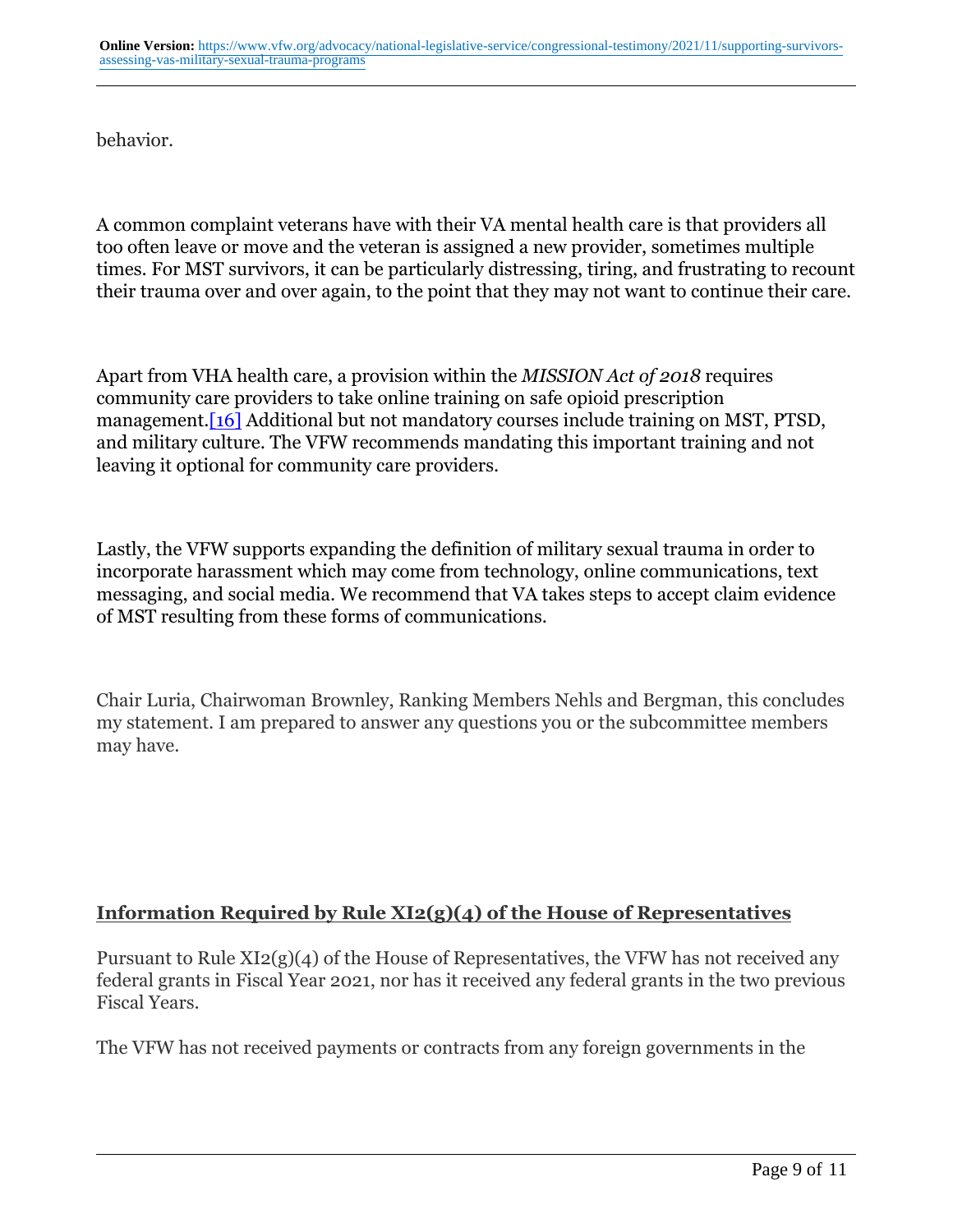current year or preceding two calendar years.

[1] Department of Defense, *Annual Report on Sexual Assault in the Military: Fiscal Year 2020*, May 13, 2021.

[2] Geggel, Laura, *Study: Lingering illnesses can trouble women for years after assault, workplace harassment*, Washington Post, Oct 6 2018,

[https:http://www.washingtonpost.com/national/health-science/study-lingering-illnesses](https:http://www.washingtonpost.com/national/health-science/study-lingering-illnesses-can-trouble-women-for-years-after-assault-workplace-harassment/2018/10/05/de909854-c72e-11e8-b1ed-1d2d65b86d0c_story.html)[can-trouble-women-for-years-after-assault-workplace-harassment/2018/10/05/de909854](https:http://www.washingtonpost.com/national/health-science/study-lingering-illnesses-can-trouble-women-for-years-after-assault-workplace-harassment/2018/10/05/de909854-c72e-11e8-b1ed-1d2d65b86d0c_story.html) [c72e-11e8-b1ed-1d2d65b86d0c\\_story.html.](https:http://www.washingtonpost.com/national/health-science/study-lingering-illnesses-can-trouble-women-for-years-after-assault-workplace-harassment/2018/10/05/de909854-c72e-11e8-b1ed-1d2d65b86d0c_story.html)

[3] Matthews, Miriam, Coreen Farris, Margaret Tankard, and Michael Stephen Dunbar, Needs of Male Sexual Assault Victims in the U.S. Armed Forces. Santa Monica, CA: RAND Corporation, 2018. [https:http://www.rand.org/pubs/research\\_reports/RR2167.html](https:http://www.rand.org/pubs/research_reports/RR2167.html).

[4] VA Fact Sheet, *Military Sexual Trauma,* accessed November 1, 2021, [https:http://www.mentalhealth.va.gov/docs/mst\\_general\\_factsheet.pdf](https:http://www.mentalhealth.va.gov/docs/mst_general_factsheet.pdf).

 $\left[5\right]$  "

[6] VA OIG, *Denied Posttraumatic Stress Disorder Claims Related to Military Sexual Trauma*, Report No. 17-05248-241, August 21, 2018.

[7] VA OIG, *Improvements Still Needed in Processing Military Sexual Trauma Claims*, Report No. 20-00041-163, August 5, 2021.

[8] Department of Defense, *Annual Report on Sexual Assault in the Military: Fiscal Year 2018*, April 26, 2019.

[9] VA Fact Sheet, *Military Sexual Trauma: Disability Compensation for Conditions Related to Military Sexual*

*Trauma (MST)*, Updated August 2018, accessed November 1, 2021,

[https:http://www.va.gov/HOMELESS/nchav/resources/docs/trauma/mst/MST-disability](https:http://www.va.gov/HOMELESS/nchav/resources/docs/trauma/mst/MST-disability-comp.pdf)[comp.pdf](https:http://www.va.gov/HOMELESS/nchav/resources/docs/trauma/mst/MST-disability-comp.pdf).

[10] Veterans Health Administration Directive 1115.

[11] VA OIG, *Challenges for Military Sexual Trauma Coordinators and Culture of Safety Considerations,* Report No. 20-01979-199, August 5, 2021.

 $\lceil 12 \rceil$ "

[13] Veterans Health Administration Directive 1115.

[14] VHA, Bystander Intervention Training for Veterans,

[https:http://www.veterantraining.va.gov/bystandertraining/index.asp.](https:http://www.veterantraining.va.gov/bystandertraining/index.asp)